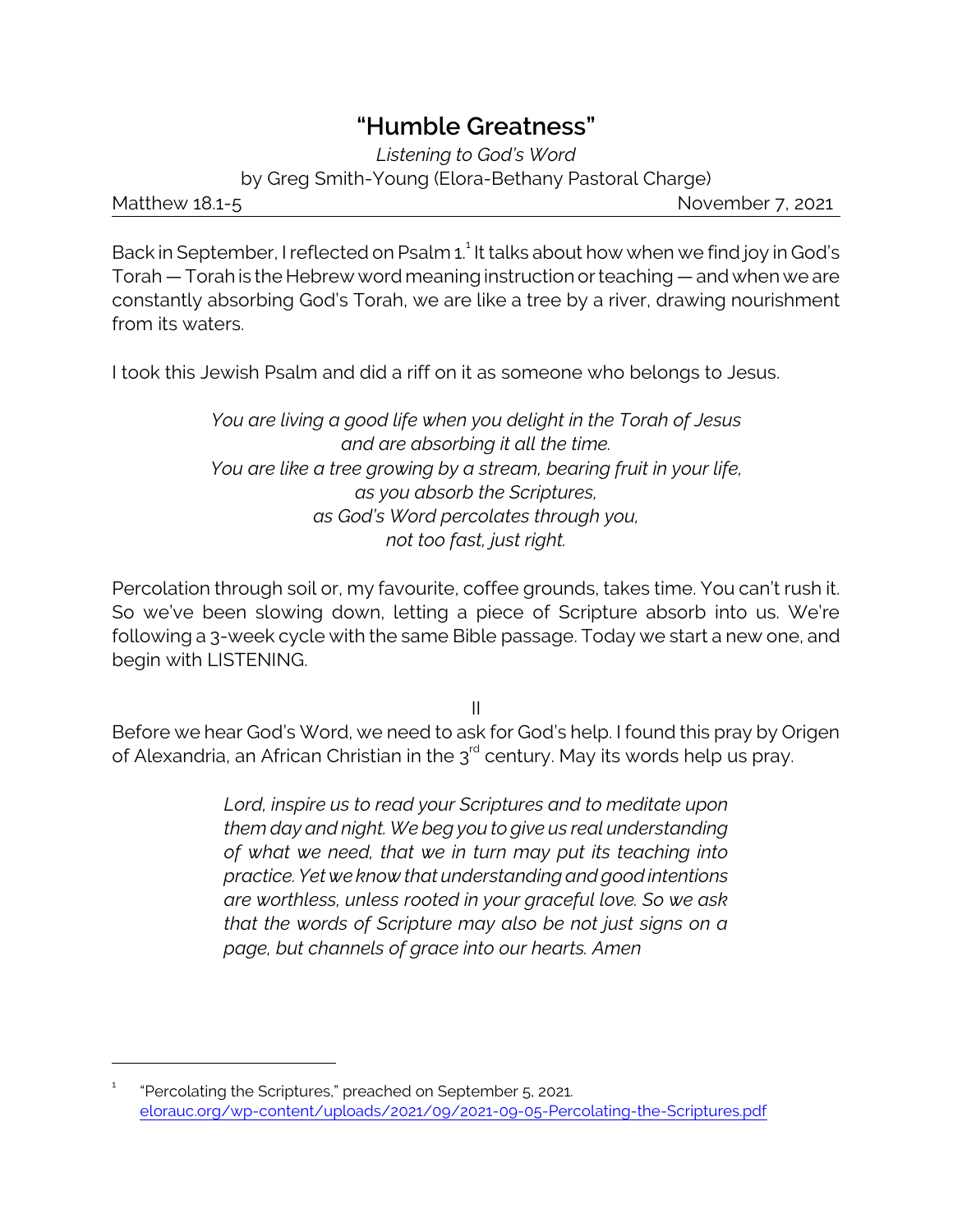Matthew 18:1-5

*At that time the disciples came to Jesus and asked, "Who is the greatest in the kingdom of heaven?"* 

*He called a child, whom he put among them, and said, "Truly I tell you, unless you change and become like children, you will never enter the kingdom of heaven. Whoever becomes humble like this child is the greatest in the kingdom of heaven. Whoever welcomes one such child in my name welcomes me."* (New Revised Standard Version)

III

As we go along, we'll hear this story a few more times, tasting more and more what Jesus wants to give us.

But let's start with their question: *Who is the greatest in the Kingdom of Heaven?*

The Kingdom comes when God's will is done all over the earth, just as it is already in heaven. Jesus brings God's Kingdom. We're following Jesus, and we're anticipating it. We wonder, Who will have pride of place? Who will be most important?

Like Moses, leading God's People from slavery, and delivering God's Torah to them? Like David, deeply faithful, victorious in battle, sensitive in song? Like Solomon, blessed with wisdom? Like Elijah, on fire for God? They were all great! Who is the greatest?

Who would you add? Who models greatness for you? Who do you look up to?

How do you think others living around you would answer?

What sort of greatness makes the news? Wins the awards? Earns promotions and raises? Gets Nobel prizes? Who are thought-leaders, innovators, movers and shakers? Who draws a crowd?

Well, you already heard Jesus' answer. Do you remembering? How does his answer sit with you? I mean, really. How do you think it landed back when he first gave it?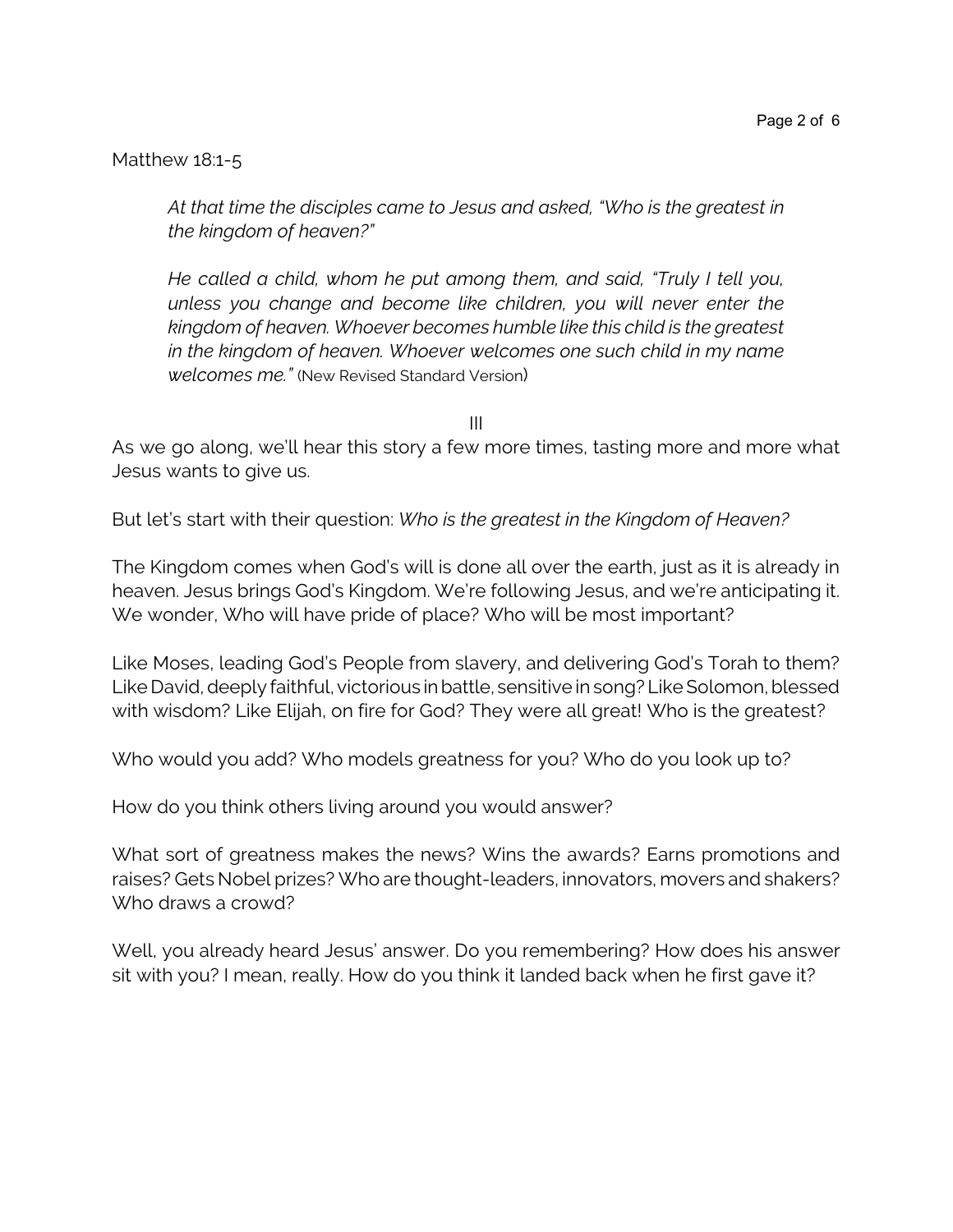IV

Amalie is going to read it this time, and more slowly.

*At that time the disciples came to Jesus and asked, "Who is the greatest in the kingdom of heaven?"* 

*He called a child, whom he put among them, and said, "Truly I tell you, unless you change and become like children, you will never enter the kingdom of heaven. Whoever becomes humble like this child is the greatest in the kingdom of heaven. Whoever welcomes one such child in my name welcomes me."*

What is it about a child?

They are asking about greatness. Jesus's answer will say what is important in God's Kingdom. What sort of person demonstrates how to live when God rules? If the Kingdom had a citizenship exam, who would get top marks?

V

A child. Really? A child.

If Jesus wants us to say, "Aw. Ain't that sweet," fine.

But we need God's Kingdom to burst into this world that has so much wrong in it. Do you really think that a child, or an army of children, is up to the task? This is a serious question. We need a serious answer.

I think Jesus is taking this very seriously. So, why a child?

Jesus does not give this toddler a politician's kiss. No, he looks at us. *You need to become like this kid. Otherwise, you won't belong in God's kingdom*.

What is it about a child that you, and I, and everyone needs to become?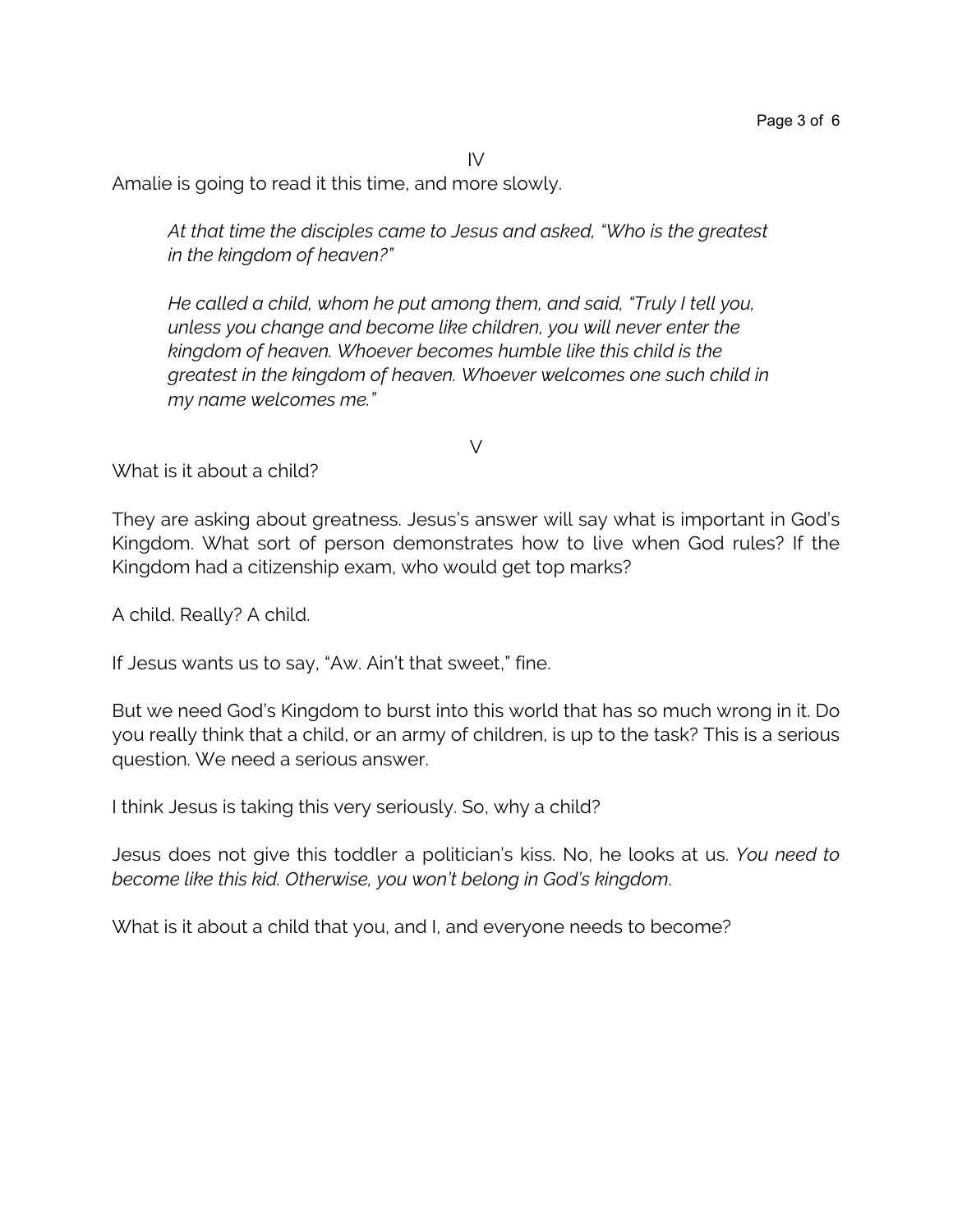VI

Listen again. This time, Maya is doing the reading.

At that time the disciples came to Jesus and asked, "Who is the greatest in the kingdom of heaven?"

Then he called a little child over to sit among the disciples, and said, "I assure you that if you don't turn your lives around and become like this little child, you will definitely not enter the kingdom of heaven. Those who humble themselves like this little child will be the greatest in the kingdom of heaven. Whoever welcomes one such child in my name welcomes me." (Common English Bible)

VII

Humble.

Jesus gives the answer. We need to be humble like a child is humble, to fit into God's Kingdom.

Back then, children definitely *were* humble. Humbleness is about status, about where you fit in relation to others. Children had no status.

Think about it. Children demand a lot of time, take a lot of labour, use a lot ofresources, and contribute nothing. When you're scraping to get by as a family, children are a draw on your resources. Also, lot of children died of disease, hunger, and other things before they could give anything back. Tragic, but true. Our sentimental view of childhood as an ideal time is a modern invention.

They loved their kids, of course. But they did not have a high view of the wonders of childhood. Quite reasonably, a child's value was only in what it would be when it was no longer a child: when she was old enough to have babies, and he was old enough to earn income.

Until then, a child was a nobody. That's pretty much the dictionary definition of "humble."<sup>2</sup>

<sup>2</sup> Tom Wright explains that "Children were frequently seen as only half-human until they had reach puberty, perhaps for the worrying reason that until they were available as sexual partners adults wouldn't want to know about them. Girls in particular suffered." He also observes that in the Greek language in which the New Testament was written, "the words for 'child' are mostly neither masculine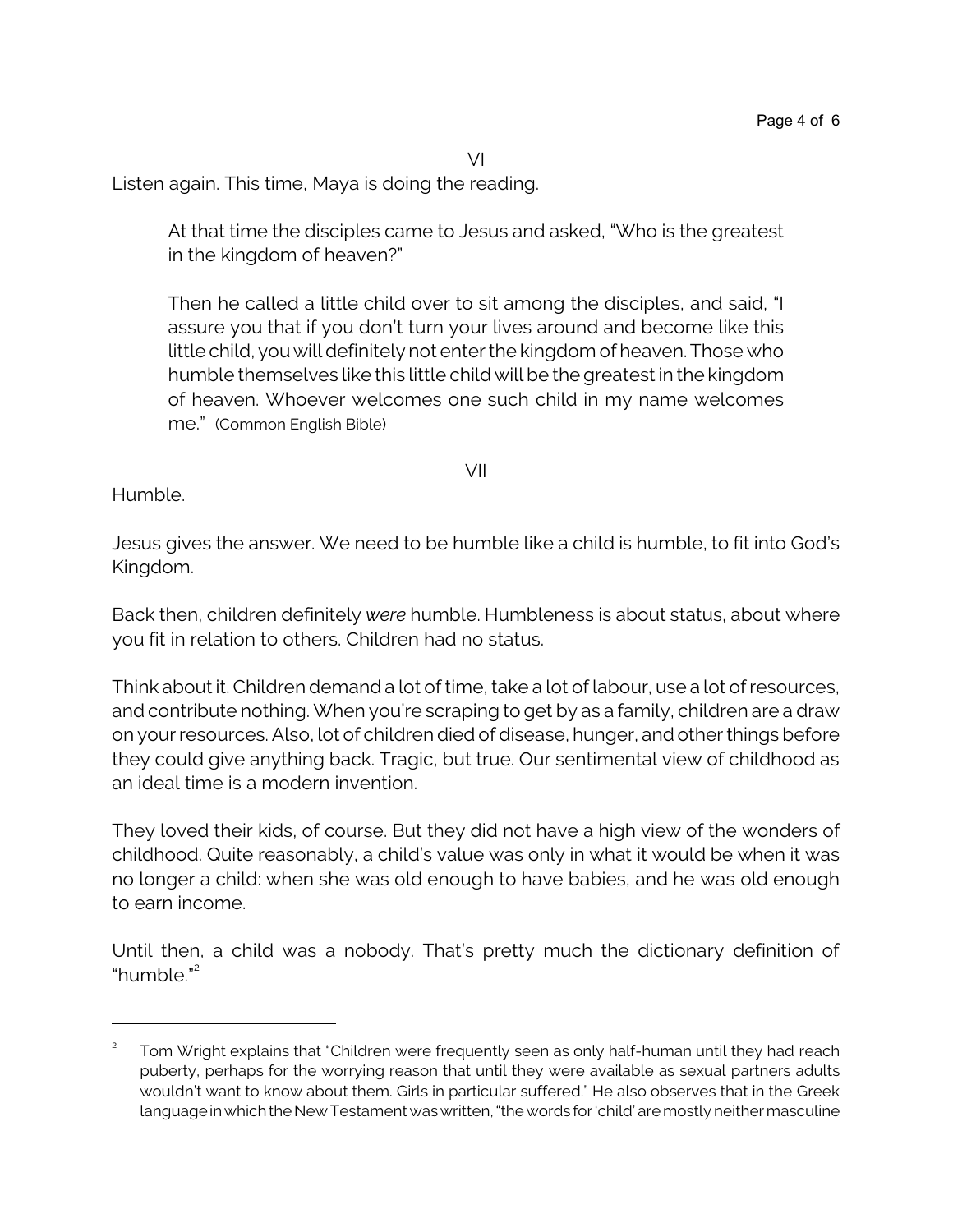Now Jesus is telling us, *"It's time for you to grow . . . down and become like this child. Humble yourself to the status of this toddler. That's God's idea of greatness!"*

VIII

I've known this story since before Sunday School. I hear it once, and I know what it means. I listen closer, again and again, and discover more and more what a child meant, and what Jesus is asking of us, and I understand it less and less.

That's probably a good thing.

Next week, I'll need to dig into what Jesus means about being humble, and what we need children to teach us, and, I hope, see how this is good news for us.

Two Sundays from now, you need to **RESPOND**. As God has been getting this story into you, what has God been doing to you? What have you been thinking? Wondering? Realizing? The reflection that week is your job.

Today, as we hear it one last time, think of when you were a child.

Jesus finishes by saying that, when we welcome a child — a humble child, who has nothing to offer except herself, himself — we are welcoming him. Welcoming a child creates space to receive the presence of God!

When you were a child, what could someone do to make you feel welcome?

In Jesus, God became a child. A humble child. How can you welcome him?

nor feminine, but neuter: the child wasn't a 'he' or a 'she', but simply an 'it.'" Matthew for Everyone: Part Two (Louisville KY: Westminster John Knox Press, 2004), 27. See also Andrew Root, The Congregation in a Secular Age: Keeping Sacred Time Against the Speed of Modern Life (Grand Rapids MI: Baker, 2021), 235.